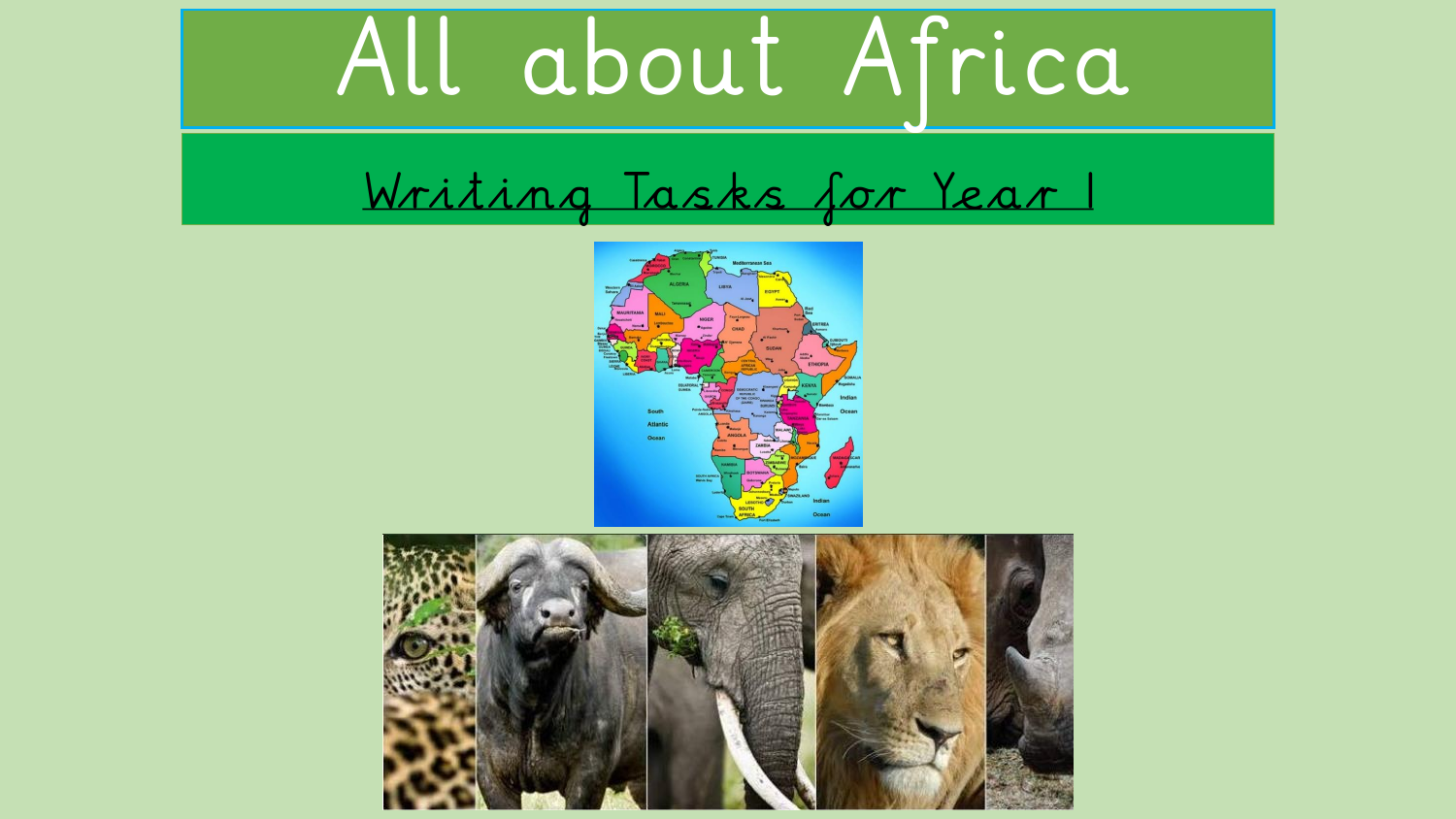### Task 1 – Create an Information Text about an African country

First, click on the link below. Start the quiz and then watch the video and participate in the lesson about Africa. You may need to use the African Map template to help you. Either print it off or sketch it on paper. <https://www.thenational.academy/year-1/foundation/what-is-africa-like-year-1-wk2-4>

Now, we would like you to do some research about one of the 54 African countries. Create a poster or leaflet about your chosen country.

You could include some of the following:

- What part of Africa is it in the North, East, South or West? The Northern or Southern hemisphere?
- What is the population of the country? (How many people live there?)
- What language(s) do they speak? What foods do they grow?
- What kind of weather/climate does the country have?
- A drawing or picture of the country's flag. The name of its capital city.



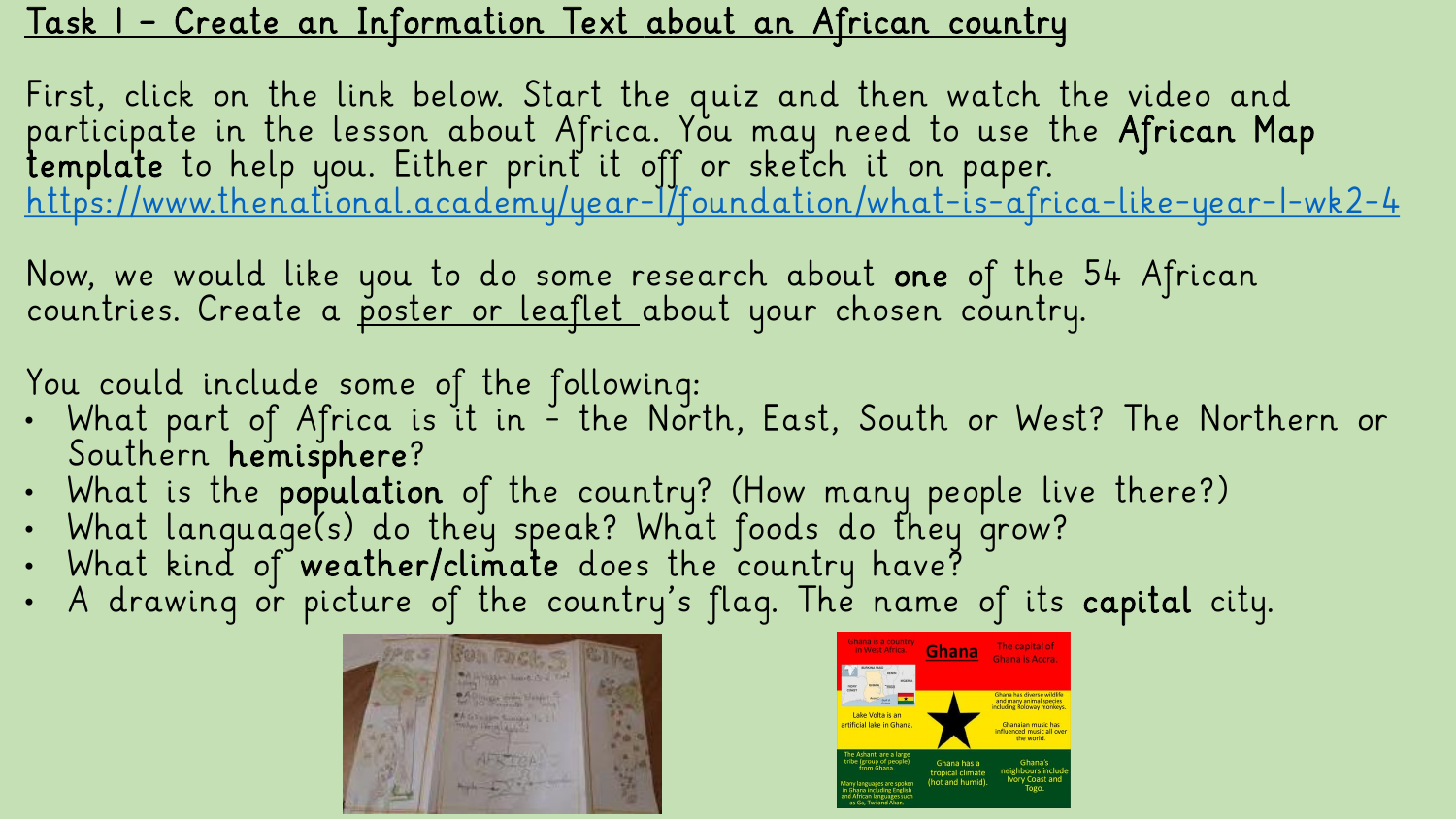### Task 2 – Design a Menu using African foods

Do you and your family have or eat any of the African foods you drew on your map during the first lesson? Make sure you have drawn them in the correct place.

Design a three-course menu using some of the African foods on your map. Remember from the Christmas menus we created in class, you need to have a Starter, Main Course and Dessert.



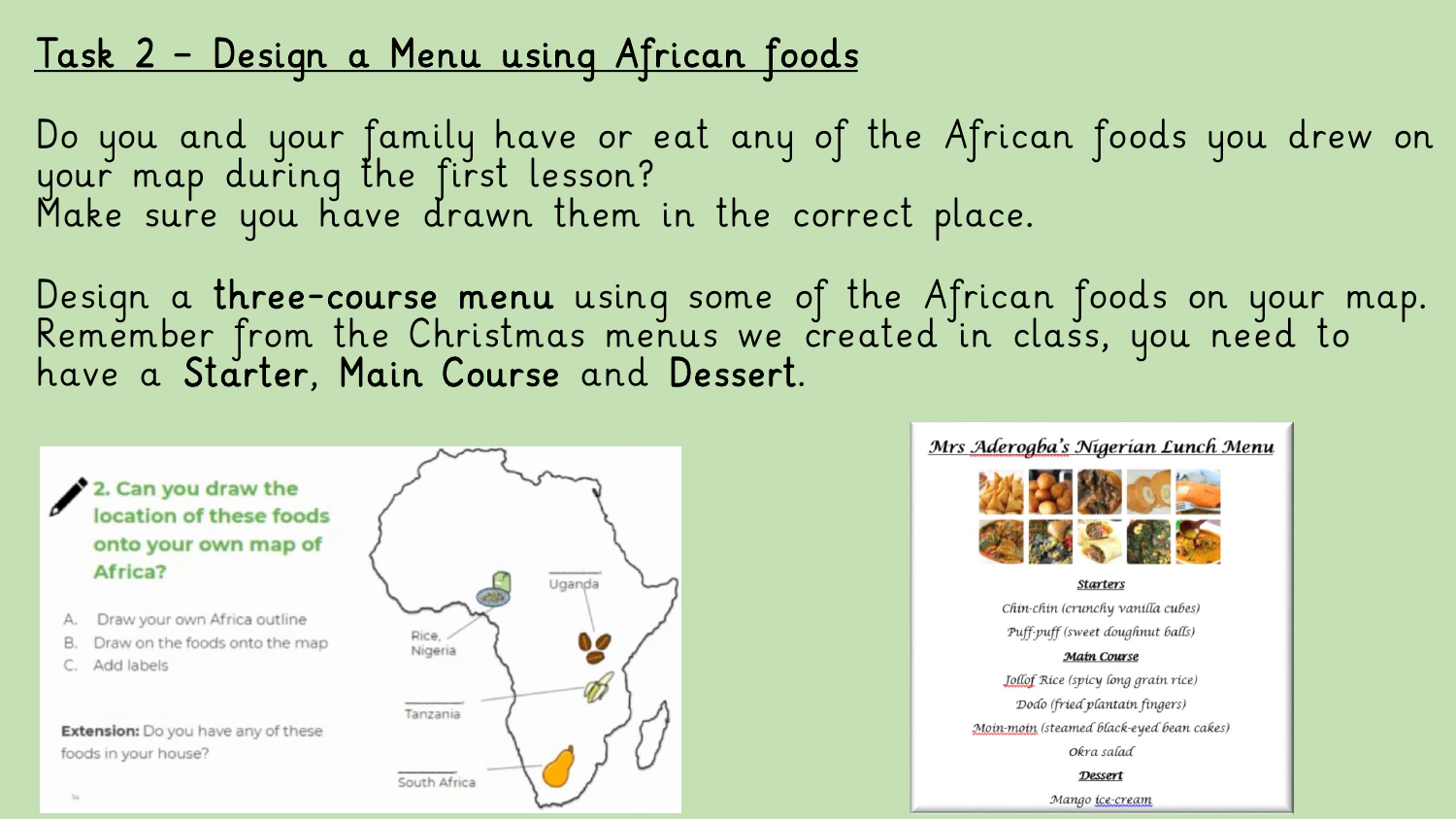# Task 3 – Describe an African Safari Scene

Draw your own African safari scene and then describe your picture. Be sure to include some of 'the big 5' African animals we have learnt about.

- Have you or a family member ever been on a safari?
- Can you describe the animals you have included?
- What is the weather like?
- What sounds can you hear?
- How does it feel to be there?



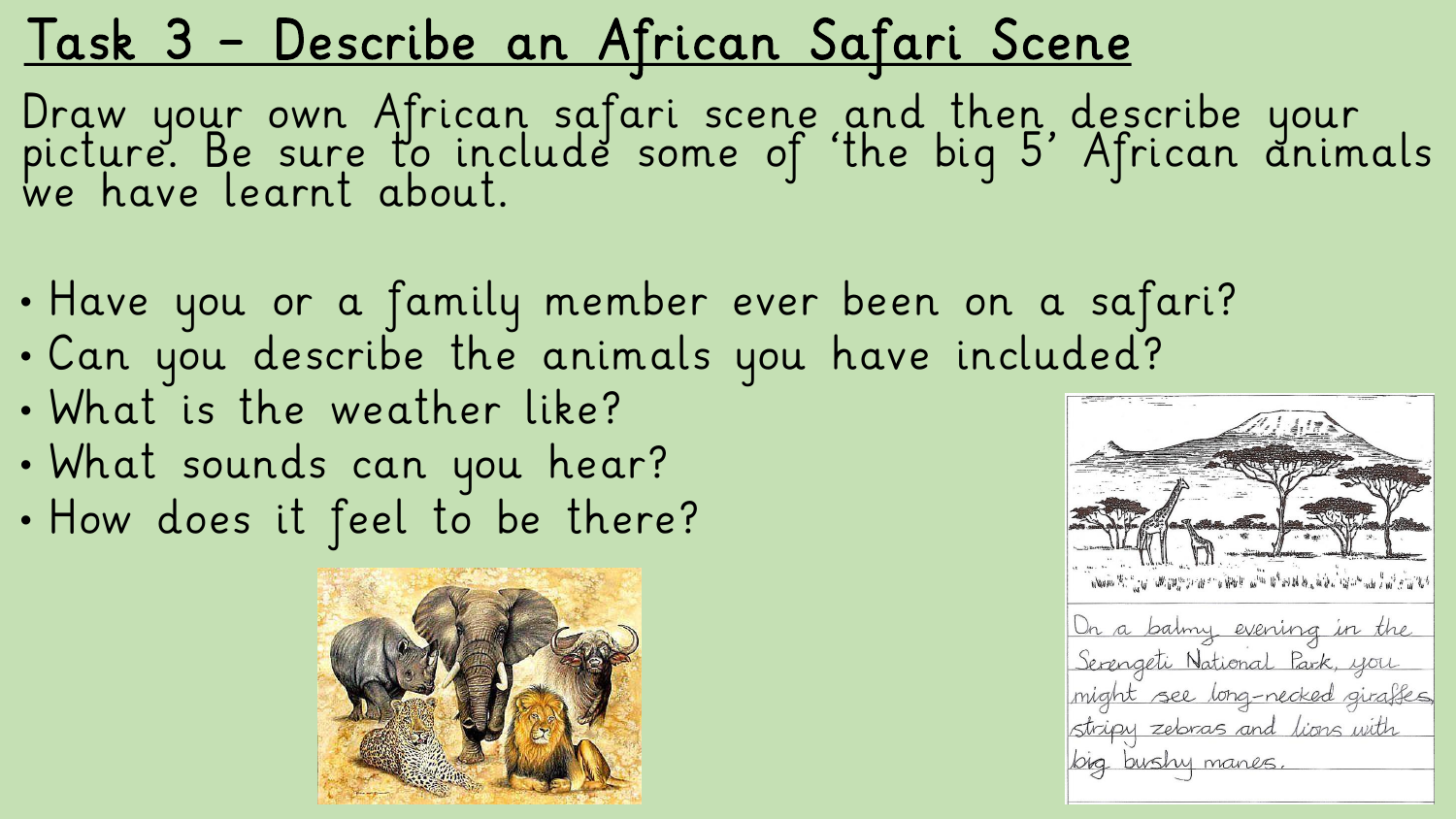## Additional Information – About deserts

Did you know that deserts are not always hot and sandy like the Sahara Desert? Deserts can be the driest places on earth, with very little rainfall. Some of them are hot and sandy while others are very cold and covered in snow or ice. Their common feature is that they are all very dry!

Did you know that…?

- Deserts make up about 1/5 of the earth's surface.
- The word 'desert' means 'abandoned place'. Deserts have very little vegetation (plants) because they are so dry, making them difficult places for people and most animals to live in.
- The largest hot desert in the world is the Sahara Desert and the largest cold desert is the continent of Antarctica.
- The driest place in the world is the Atacama Desert in Chile, where there is no rainfall at all - sometimes for years!

<u>Challenge</u>: Can you name another desert in Africa apart from the Sahara?